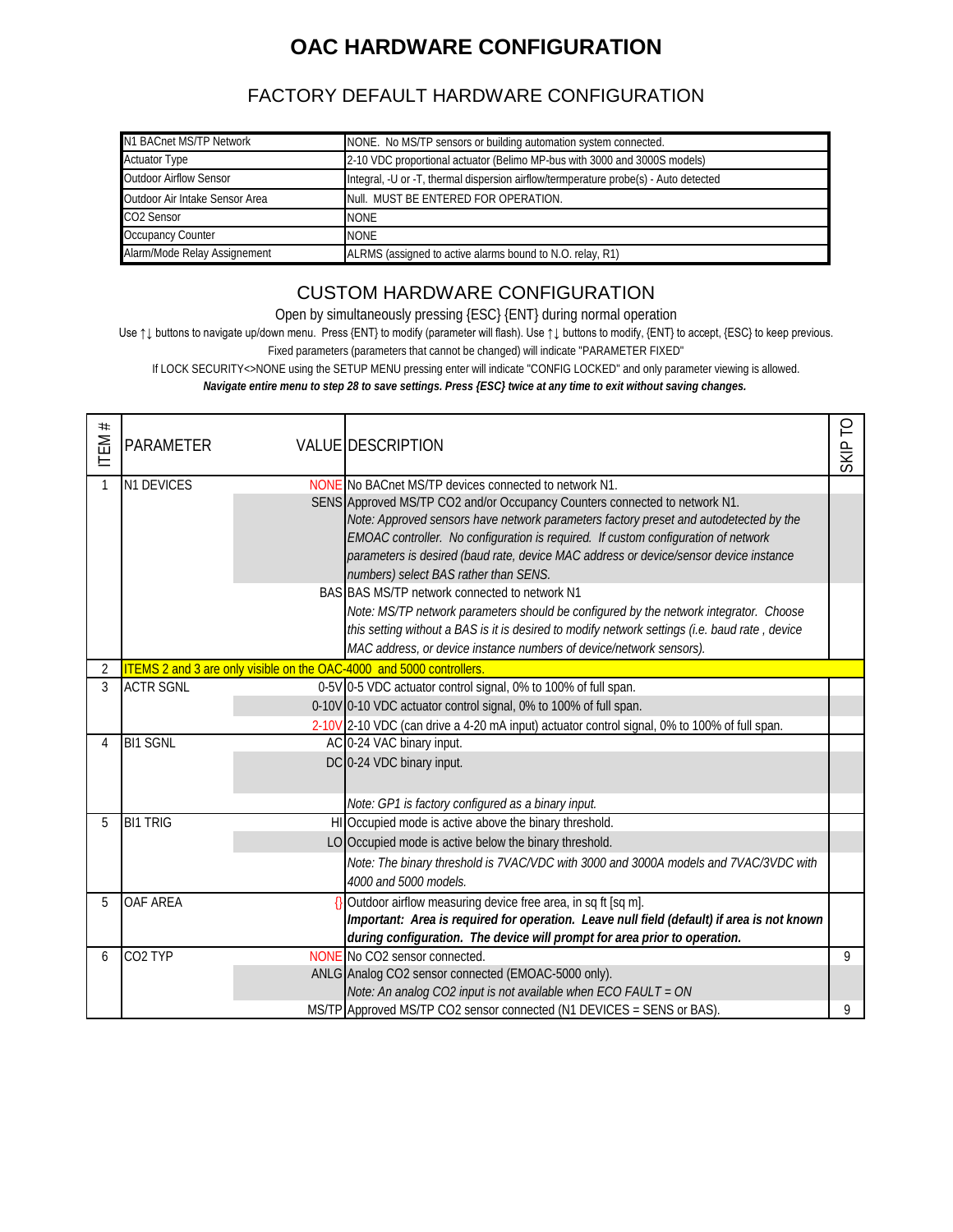# **OAC HARDWARE CONFIGURATION**

| 7               | CO <sub>2</sub> SGNL |                                                                       | 0-5V 0-5 VDC output CO2 sensor installed.                                                          |    |
|-----------------|----------------------|-----------------------------------------------------------------------|----------------------------------------------------------------------------------------------------|----|
|                 |                      |                                                                       | 0-10V 0-10 VDC output CO2 sensor installed.                                                        |    |
|                 |                      |                                                                       | 2-10V 2-10 VDC output CO2 sensor installed.                                                        |    |
|                 |                      |                                                                       | 4-20mA 4-20mA (4-wire) output CO2 sensor installed. Jumper required on EMOAC PCB.                  |    |
|                 |                      |                                                                       | Note: Factory default output scaling is set to 0-2,000 ppm. The full scale reading of the CO2      |    |
|                 |                      |                                                                       | sensor can be modified using advanced setup.                                                       |    |
| 8               | CO <sub>2</sub> FS   |                                                                       | 2000 CO2 sensor full scale reading, 1,000 to 10,000 ppm.                                           |    |
| 9               | <b>CNTR TYP</b>      |                                                                       | NONE No occupancy counter connected.                                                               | 11 |
|                 |                      |                                                                       | MS/TP Approved MS/TP occupancy counter connected (N1 DEVICES = SENS or BAS).                       |    |
| 10              | <b>NUM CNTRS</b>     |                                                                       | Number of counters, 1 to 4.                                                                        |    |
|                 |                      |                                                                       | Note: If more than one counter is used, the device instance number additional counters must        |    |
|                 |                      |                                                                       | be modified in each counter. If N1 DEV=SENS, set counter 2 DI=32, counter 3 DI=33 and              |    |
|                 |                      |                                                                       | counter 4 DI=34.                                                                                   |    |
| 11              | R1 ASGN              |                                                                       | NONE Relay R1 not assigned.                                                                        | 13 |
|                 |                      |                                                                       | ALRMS R1 assigned to EMOAC notification alarms bound to R1.                                        | 13 |
|                 |                      |                                                                       | MODE R1 assigned to the active control mode.                                                       |    |
| 12              | R1 ACTMOD            |                                                                       | OCCUNO R1 active during occupied and unoccupied modes.                                             |    |
|                 |                      |                                                                       | OCC R1 active during occupied mode.                                                                |    |
|                 |                      |                                                                       | UNOC R1 active during unoccupied mode.                                                             |    |
| 13              |                      | <b>ITEMS 14 to 27 are only visible if N1 DEVICES</b> is equal to BAS. |                                                                                                    |    |
| 14              | N1 BAUD              |                                                                       | 76800 N1 newtork baud rate of 76,800 bps.                                                          |    |
|                 |                      |                                                                       | 38400 N1 newtork baud rate of 38,400 bps.                                                          |    |
|                 |                      |                                                                       | 19200 N1 newtork baud rate of 19,200 bps.                                                          |    |
|                 |                      |                                                                       | 9600 N1 newtork baud rate of 9,600 bps.                                                            |    |
| 15              | N1 MAX MAST          |                                                                       | N1 network max master, 0 to 127.                                                                   |    |
|                 |                      |                                                                       | Note: Limiting MAX MAST to the actual number of devices on the network and sequentially            |    |
|                 |                      |                                                                       | addressing each device will limit network overhead and improve network efficiency. The             |    |
|                 |                      |                                                                       | default value for N1 MAX MAST assumes no building automation system is connected to the            |    |
|                 |                      |                                                                       | N1 MS/TP network.                                                                                  |    |
| 16              | N1 DEV MAC           |                                                                       | The MAC address of this device on the N1 network, 0 to 127.                                        |    |
| 17              | <b>DEV DI</b>        |                                                                       | The device instance number of this device on the N1 network, 0 to 4,194,302.                       |    |
| 18              |                      | <b>ITEM 19 is only visible if CO2 TYP is equal to MS/TP.</b>          |                                                                                                    |    |
| 19              | CO <sub>2</sub> DI   |                                                                       | 21 The device instance number of the CO2 sensor on the N1 network, 0 to 4,194,302                  |    |
| 20              |                      |                                                                       | ITEM 21 is only visible if CNTR TYP is equal to MS/TP and NUM CNTRS is greater than or equal to 1. |    |
| 21              | CNTR1 DI             |                                                                       | 31 The device instance number of counter 1 on the N1 network, 0 to 4,194,302.                      |    |
| 22              |                      |                                                                       | ITEM 23 is only visible if CNTR TYP is equal to MS/TP and NUM CNTRS is greater than or equal to 2. |    |
| 23              | CNTR <sub>2</sub> DI |                                                                       | 32 The device instance number of counter 2 on the N1 network, 0 to 4,194,302                       |    |
| 24              |                      |                                                                       | ITEM 25 is only visible if CNTR TYP is equal to MS/TP and NUM CNTRS is greater than or equal to 3. |    |
| 25              | CNTR3 DI             |                                                                       | 33 The device instance number of counter 3 on the N1 network, 0 to 4,194,302.                      |    |
| 26              |                      |                                                                       | ITEM 27 is only visible if CNTR TYP is equal to MS/TP and NUM CNTRS is equal to 4.                 |    |
| 27              | <b>CNTR4 DI</b>      |                                                                       | 34 The device instance number of counter 4 on the N1 network, 0 to 4,194,302                       |    |
| $\overline{28}$ | <b>DONE</b>          |                                                                       | SAVE Save changes and return to normal operation.                                                  |    |
|                 |                      |                                                                       | CANCEL Do not save changes and return to normal operation.                                         |    |
|                 |                      |                                                                       | RESET Reset to factory default configuration and return to normal operation.                       |    |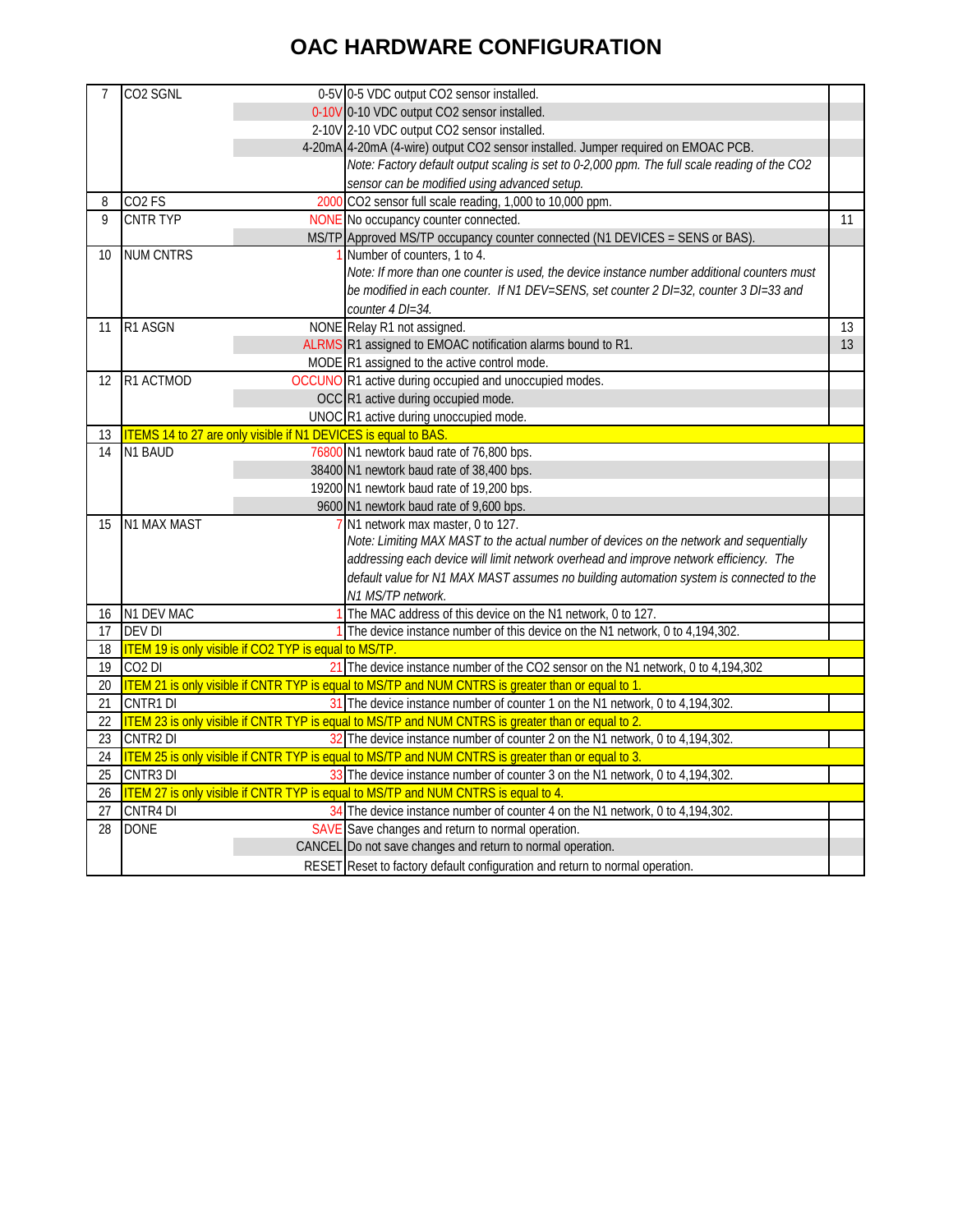## **OAC FIRMWARE CONFIGURATION**

#### FACTORY DEFAULT FIRMWARE CONFIGURATION

| Outdoor Air Control (OAC)   | <b>FLOW</b> (modulating airflow setpoint outdoor airflow control during occupied mode)                  |
|-----------------------------|---------------------------------------------------------------------------------------------------------|
| Occupied Airflow Setpoint   | 0 cfm [lps] (simultaneously press $\uparrow$ or $\downarrow$ buttons during normal operation to modify) |
| Unoccupied Airflow Setpoint | $0 \text{ cfm}$ [lps]                                                                                   |
| Off-mode Operation (UN/OFF) | OFF (actuator output 0% when unoccupied mode is active)                                                 |

#### CUSTOM FIRMWARE CONFIGURATION

Open by simultaneously pressing ↑↓ during normal operation

Use ↑↓ buttons to navigate up/down menu. Press {ENT} to modify (parameter will flash). Use ↑↓ buttons to modify, {ENT} to accept, {ESC} to keep previous.

Fixed parameters (parameters that cannot be changed) will indicate "PARAMETER FIXED"

If LOCK SECURITY<>NONE using the SETUP MENU pressing enter will indicate "CONFIG LOCKED" and only parameter viewing is allowed.

*Navigate entire menu to step 39 to save settings. Press {ESC} twice at any time to exit without saving changes.*

| $^{\rm \#}$<br>ITEM | <b>PARAMETER</b>   | VALUE DESCRIPTION                                                                                                                                                     | ဥ<br>SKIP      |
|---------------------|--------------------|-----------------------------------------------------------------------------------------------------------------------------------------------------------------------|----------------|
| $\mathbf{1}$        | <b>OAC</b>         | FLOW Modulate to maintain a fixed, user defined, minimum airflow rate.                                                                                                | 9              |
|                     |                    | CO2 Modulate to maintain a fixed, user defined, CO2 level.                                                                                                            | 10             |
|                     |                    | CO2/OAF Modulate to maintain a calculated minimum airflow rate based on estimated population.                                                                         |                |
|                     |                    | COUNT Modulate to maintain a calculated minimum airflow rate based on measured population.                                                                            | $\overline{4}$ |
|                     |                    | FIXED Maintain the fixed minimum position specified by MIN POS.                                                                                                       | 15             |
|                     |                    | Note: CO2 and CO2/OAF will only be visible if a CO2 sensor was configured during hardware                                                                             |                |
|                     |                    | config. COUNT will only be visible if an occupancy counter was configured during hardware                                                                             |                |
|                     |                    | config.                                                                                                                                                               |                |
| 2                   | OA CO <sub>2</sub> | 400 Outdoor air CO2 level, 300 to 700 ppm.                                                                                                                            |                |
|                     |                    | Note: Outdoor air CO2 is typically assumed since CO2 sensor technology typically is not                                                                               |                |
|                     |                    | accurate in outdoor air applications. OA CO2 can be modified via BACnet if actual CO2 levels                                                                          |                |
|                     |                    | are monitored.                                                                                                                                                        |                |
| 3                   | <b>MET</b>         | 1.2 Expected occupant metabolic equivalent based on activity, 0.7 to 10 MET.<br>Note: Sedentary adults have a average MET output of 1.2. Metabolic activity can range |                |
|                     |                    | between 0.7 (very low activity such as sleeping) to over 10 (very high activity such as jumping                                                                       |                |
|                     |                    | rope) and varies with age and diet. Occupant activity significantly affects the relationship                                                                          |                |
|                     |                    | between ventilation and indoor CO2 levels.                                                                                                                            |                |
| 4                   | <b>RP</b>          | 18 [3.4] Ventilation zone required airflow rate, 0 to 50 cfm/person [0 to 10 lps/person].                                                                             |                |
|                     |                    | Note: Rp is generally determined using ASHRAE Standard 62.1. The default value is based                                                                               |                |
|                     |                    | on the equivalent ventilation rate for 1,000 ppm of sedentary adults and does not meet the                                                                            |                |
|                     |                    | requirements of the Standard.                                                                                                                                         |                |
| 5                   | <b>RA</b>          | 0 Ventilation zone required airflow rate, 0 to 1 cfm/sq ft [0 to 5 lps/sq m].                                                                                         |                |
|                     |                    | Note: Ra is generally determined using ASHRAE Standard 62.1. The default value does not                                                                               |                |
|                     |                    | meet the requirements of the Standard.                                                                                                                                |                |
| 6                   | AZ                 | 0 Ventilation zone floor area, 0 to 99,999 sq ft [0 to 9,999 sq m].                                                                                                   |                |
|                     |                    | Note: Az must be entered if Ra is greater than 0.                                                                                                                     |                |
| 7                   | EZ                 | Ventilation effectiveness, 0.1 to 1.5.                                                                                                                                |                |
|                     |                    | Note: Ez is generally determined using ASHRAE Standard 62.1. It should be used when                                                                                   |                |
|                     |                    | occupancy counters are used or CO2 sensors are installed in the return air stream.                                                                                    |                |
| 8                   | <b>EVZ</b>         | Ventilation efficiency, 0.1 to 1.                                                                                                                                     | 11             |
|                     |                    | Note: Using an estimated value for Evz can improve DCV peformance on multi-zone systems.                                                                              |                |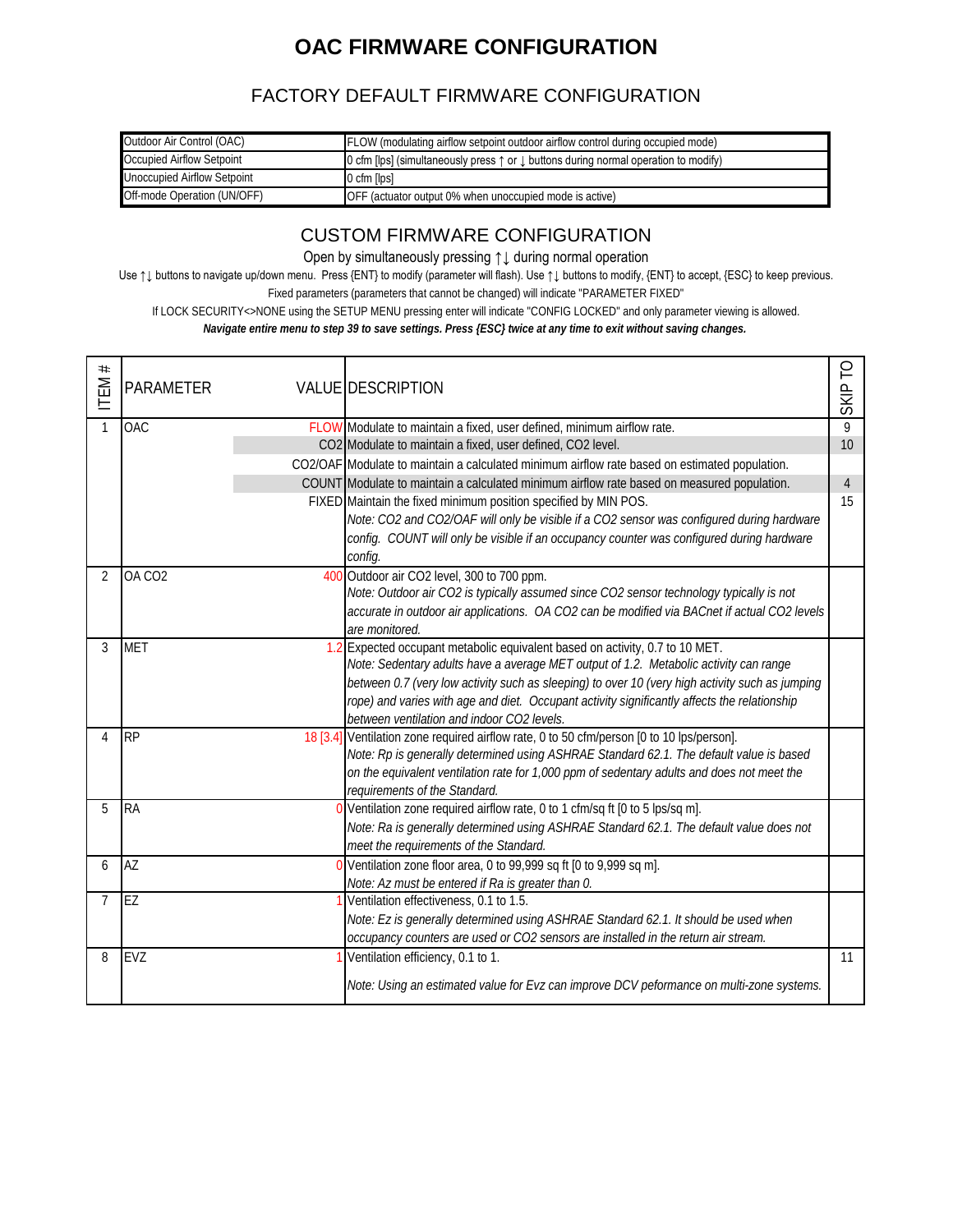## **OAC FIRMWARE CONFIGURATION**

| 9  | OA SET              | 0 Occupied outdoor airflow setpoint, 0 to 9,999 cfm [0 to 5,000 lps].                                              | 13 |
|----|---------------------|--------------------------------------------------------------------------------------------------------------------|----|
|    |                     |                                                                                                                    |    |
|    |                     | Note: The minimum outdoor airflow setpoint can be modified at any time during normal                               |    |
|    |                     | operation by pressing the ↑ or ↓ buttons.                                                                          |    |
| 10 | CO <sub>2</sub> SET | 1000 CO2 setpoint, 500 to 2,000 ppm.                                                                               |    |
|    |                     | Note: The CO2 setpoint can be modified at any time during normal operation by pressing the $\uparrow$              |    |
|    |                     | or $\downarrow$ buttons.                                                                                           |    |
| 11 | <b>DCV MIN</b>      | 0 Lower ventilation rate limit during DCV, 0 to DCV MAX cfm [lps]                                                  |    |
|    |                     | Note: DCV MIN limits the minimmum ventilation rate setpoint rather than fixed damper                               |    |
|    |                     | position. Set to equal the minimum required ventilation rate or local exhaust rate, whichever is                   |    |
|    |                     |                                                                                                                    |    |
|    |                     | greater.                                                                                                           |    |
| 12 | <b>DCV MAX</b>      | NONE Upper ventilation rate limit during DCV, NONE or DCV MIN to 9,999 cfm [5,000 lps]                             |    |
|    |                     | 9999 Note: DCV MAX limits the maximum ventilation rate setpoint rather than fixed damper                           |    |
|    |                     | position. Set to equal the ventilation required for the maximum expected population. This limit                    |    |
|    |                     | may result in higher than expected CO2 levels and activate the CO2 alarm if the CO2-DCV                            |    |
|    |                     | method uncertaintly would result in over-ventilation at high occupancy levels. Setting DCV                         |    |
|    |                     |                                                                                                                    |    |
|    |                     | MAX to NONE will not limit ventilation and maintain the CO2 level specified.                                       |    |
| 13 | <b>UNOC SET</b>     | 0 Unoccupied mode airflow setpoint, 0 to 9,999 cfm [0 to 5,000 lps].                                               |    |
|    |                     | Note: The unoccupied airflow setpoint will be maintained whenever UN/OFF is set to UNOC in                         |    |
|    |                     | step 14 or via BACnet.                                                                                             |    |
| 14 | <b>UN/OFF</b>       | OFF Off Mode: The actuator output signal will be set to 0% when occupied mode is inactive.                         |    |
|    |                     | UNOC Unoccupied Mode: Modulate to maintain UNOC SET when occupied mode is inactive.                                |    |
| 15 | <b>MIN POS</b>      | 10% Minimum fixed damper position, 0% to 100% of full stroke.                                                      |    |
|    |                     |                                                                                                                    |    |
|    |                     | Note: MIN POS is used as the default damper position during active fault conditions when                           |    |
|    |                     | UNOC or OA modes are active.                                                                                       |    |
| 16 |                     | ITEMS 17 to 21 are only visible if OAC is set to FLOW, CO2, CO2/OAF or COUNT                                       |    |
| 17 | <b>UNOC ALARM</b>   | OFF UNOC mode airflow notification alarm disabled.                                                                 | 23 |
|    |                     | MAN UNOC mode airflow notification alarm enabled. Manual reset required.                                           |    |
|    |                     | AUTO UNOC mode airflow notification alarm enabled. Automatic reset with return to in tolerance.                    |    |
| 18 | R1 BIND             | NO Do not bind active alarm to relay, R1.                                                                          |    |
|    |                     | YES Bind active alarm to relay, R1 (requires R1 ASGN=ALRMS during hardware config.)                                |    |
| 19 | <b>TYPE</b>         | LO Low airflow alarm. Active below SETPNT - TOL after specified DELAY.                                             |    |
|    |                     | HI High airflow alarm. Active above SETPNT + TOL after specified DELAY.                                            |    |
|    |                     | HI/LO High/Low airflow alarm. Active above/below SETPNT ± TOL after specified DELAY.                               |    |
| 20 | <b>SETPNT</b>       | {} Alarm setpoint, in cfm [lps].                                                                                   |    |
|    |                     |                                                                                                                    |    |
|    |                     | Note: The default {} value for SETPNT is UNOC SET.                                                                 |    |
| 21 | TOL                 | 20% Alarm tolerance, 1/2 OAF PID deadband tolerance to 50%                                                         |    |
| 22 | <b>DELAY</b>        | 1 Delay, 0 to 30 minutes, after alarm is "outside" of tolerance before alarm is active.                            |    |
| 23 |                     | ITEMS 24 to 29 are NOT visible if MOAC is set to CO2 (MOA airflow alarm is not available when MOAC is set to CO2). |    |
| 24 | <b>OA ALARM</b>     | OFF Occupied mode airflow notification alarm disabled.                                                             | 30 |
|    |                     | MAN Occupied mode airflow notification alarm enabled. Manual reset required.                                       |    |
|    |                     | AUTO Occupied mode airflow notification alarm enabled. Automatic reset with return to in tolerance.                |    |
| 25 | R1 BIND             | NO Do not bind active alarm to relay, R1.                                                                          |    |
|    |                     | YES Bind active alarm to relay, R1 (requires R1 ASGN=ALRMS during hardware config.).                               |    |
| 26 | <b>TYPE</b>         | LO Low airflow alarm. Active below SETPNT - TOL after specified DELAY.                                             |    |
|    |                     | HI High airflow alarm. Active above SETPNT + TOL after specified DELAY.                                            |    |
|    |                     | $H1/LO$ High/Low airflow alarm. Active above/below SETPNT $\pm$ TOL after specified DELAY.                         |    |
|    |                     | {} Alarm setpoint, in cfm [lps].                                                                                   |    |
| 27 | <b>SETPNT</b>       |                                                                                                                    |    |
|    |                     | Note: The default {} value for SETPNT is OA SET when OAC is set to FLOW, the calculated                            |    |
|    |                     | active airflow setpoint when OAC is set to OAF/CO2 or COUNT, or 0 when OAC is set to                               |    |
|    |                     | FIXED or PASS.                                                                                                     |    |
| 28 | <b>TOL</b>          | 15% Alarm tolerance, 1/2 OAF PID deadband tolerance to 50%                                                         |    |
|    |                     |                                                                                                                    |    |
| 29 | <b>DELAY</b>        | 1 Delay, 0 to 30 minutes, after alarm is "outside" of tolerance before alarm is active.                            |    |
| 30 |                     | ITEM 31 to 36 are only visible if CO2 TYP is equal to ANLG or MS/TP (i.e. a CO2 sensor is installed)               |    |
| 31 | CO2 ALARM           | OFF All mode CO2 notification alarm disabled.                                                                      | 36 |
|    |                     | MAN All mode CO2 notification alarm enabled. Manual reset required.                                                |    |
|    |                     | AUTO All mode CO2 notification alarm enabled. Automatic reset with return to in tolerance.                         |    |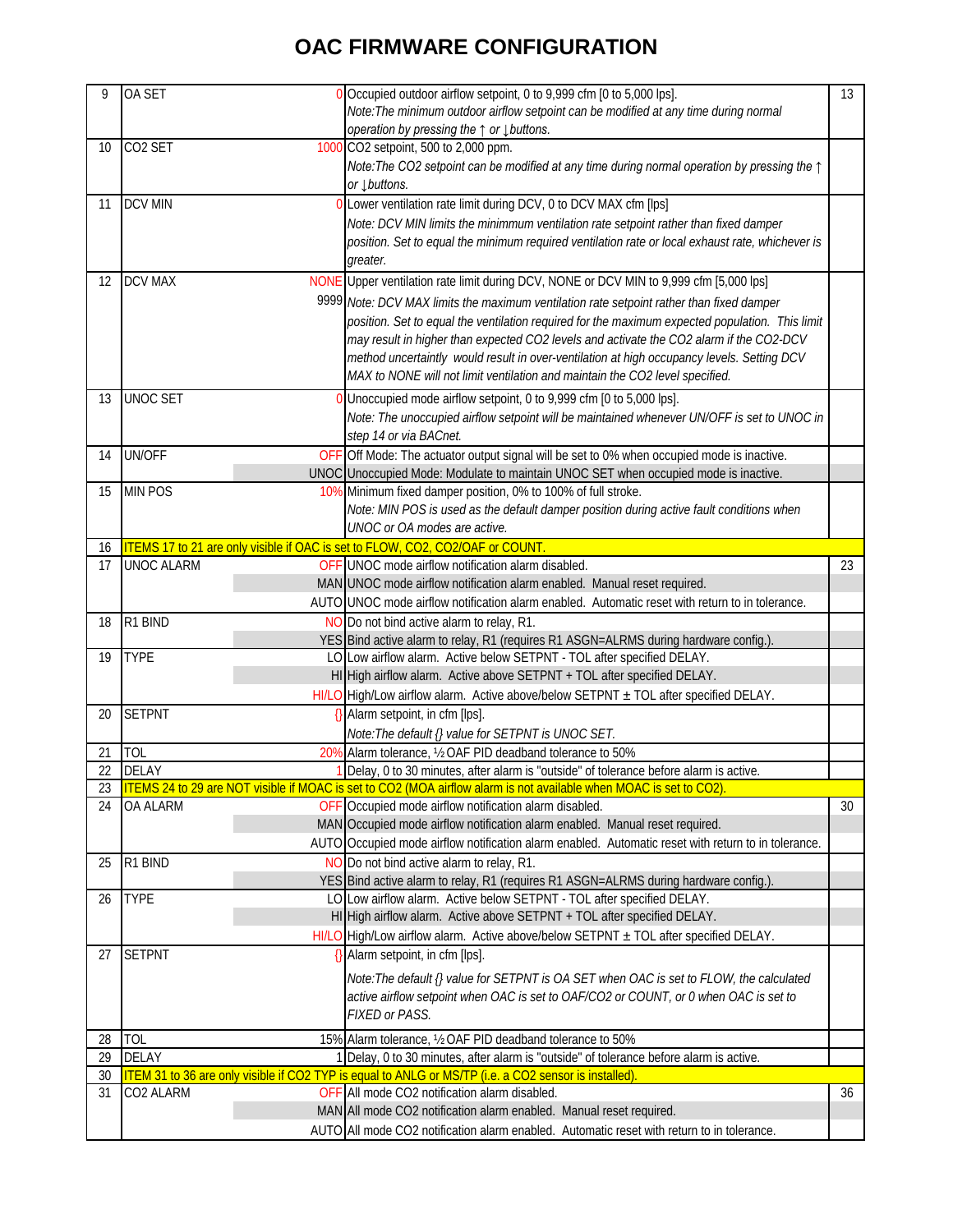## **OAC FIRMWARE CONFIGURATION**

| 32 | R <sub>1</sub> BIND | NO Do not bind active alarm to relay, R1.                                                                                                                                                                |    |
|----|---------------------|----------------------------------------------------------------------------------------------------------------------------------------------------------------------------------------------------------|----|
|    |                     | YES Bind active alarm to relay, R1 (requires R1 ASGN=ALRMS during hardware config.).                                                                                                                     |    |
| 33 | <b>TYPE</b>         | HI High CO2 alarm. Active below SETPNT - TOL after specified DELAY.                                                                                                                                      |    |
| 34 | <b>SETPNT</b>       | $\{\}$ Alarm setpoint, in ppm.                                                                                                                                                                           |    |
|    |                     | Note:The default {} value for SETPNT is CO2 SET when OAC is set to CO2, or 1,000 when<br>OAC is set to FLOW, CO2/OAF, COUNT, FIXED or PASS.                                                              |    |
|    |                     | Important: 1,000 ppm may be exceeded whenever 18 cfm [3.4 lps] or less is provided to<br>sedentary adults even though the ventilation rate provided may meet the requirement<br>of ASHRAE standard 62.1. |    |
| 35 | TOL                 | 15% Alarm tolerance, 1/2 CO2 PID deadband tolerance to 50%                                                                                                                                               |    |
| 36 | <b>DELAY</b>        | 10 Delay, 0 to 30 minutes, after alarm is "outside" of tolerance before alarm is active.                                                                                                                 |    |
| 37 | <b>TRBL ALARM</b>   | OFF System status notification alarm disabled.                                                                                                                                                           | 39 |
|    |                     | MAN System status notification alarm enabled. Manual reset required.                                                                                                                                     |    |
|    |                     | AUTO System status notification alarm enabled. Automatic reset with return to in tolerance.                                                                                                              |    |
| 38 | R <sub>1</sub> BIND | NO Do not bind active alarm to relay, R1.                                                                                                                                                                |    |
|    |                     | YES Bind active alarm to relay, R1 (requires R1 ASGN=ALRMS during hardware config.).                                                                                                                     |    |
| 39 | <b>DONE</b>         | SAVE Save changes and return to normal operation.                                                                                                                                                        |    |
|    |                     | CANCEL Do not save changes and return to normal operation.                                                                                                                                               |    |
|    |                     | RESET Reset to factory default configuration and return to normal operation.                                                                                                                             |    |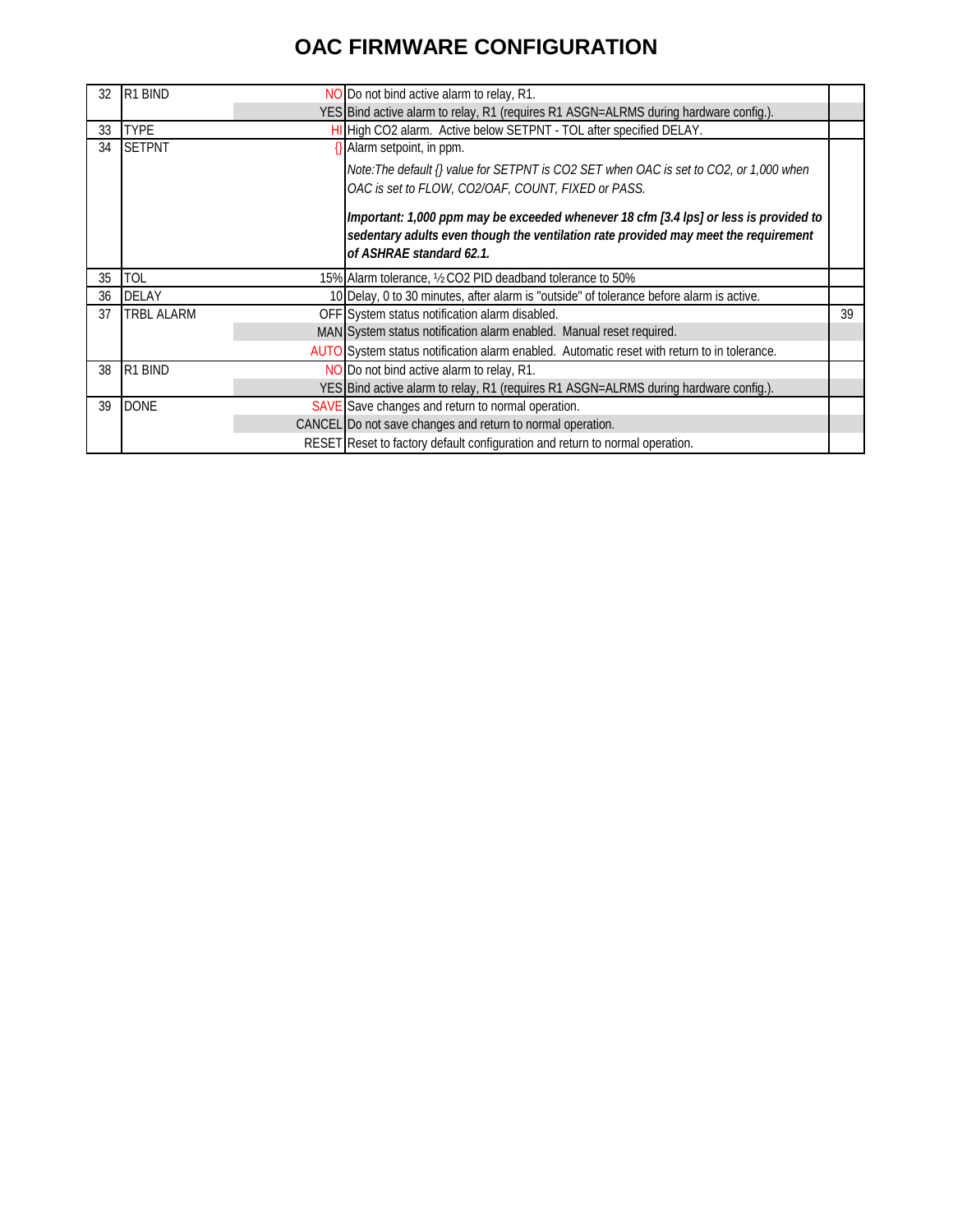## **OAC SCHEDULE CONFIGURATION**

#### SCHEDULE CONFIGURATION

Open by simultaneously pressing ↑{EN} during normal operation

Use ↑↓ buttons to navigate up/down menu. Press {ENT} to modify (parameter will flash). Use ↑↓ buttons to modify, {ENT} to accept, {ESC} to keep previous.

Fixed parameters (parameters that cannot be changed) will indicate "PARAMETER FIXED"

If LOCK SECURITY<>NONE using the SETUP MENU pressing enter will indicate "CONFIG LOCKED" and only parameter viewing is allowed.

*Navigate entire menu to step 25 to save settings. Press {ESC} twice at any time to exit without saving changes.*

| $^{\rm \#}$<br>ITEM- | <b>PARAMETER</b>   |          | <b>VALUE DESCRIPTION</b>                                                                           | SKIP <sub>TO</sub> |
|----------------------|--------------------|----------|----------------------------------------------------------------------------------------------------|--------------------|
| $\mathbf{1}$         | <b>TIME</b>        |          | 12:00 AM Time of day.                                                                              |                    |
| $\overline{2}$       | <b>MONTH</b>       |          | Month.                                                                                             |                    |
| $\mathfrak{Z}$       | DAY                |          | Day of month.                                                                                      |                    |
| $\overline{4}$       | <b>YEAR</b>        |          | 2017 Year.                                                                                         |                    |
| 5                    | <b>TRIG ENABLE</b> |          | YES The binary trigger must be enabled for OCC or UNOC modes to be active.                         |                    |
|                      |                    |          | NO OCC and UNOC modes are determined only by the schedule.                                         |                    |
| 6                    | <b>SCHED</b>       |          | OFF No schedule set.                                                                               | $\overline{25}$    |
|                      |                    |          | DAYS Allows a different occupied start time and duration to be entered for each day of the week.   | 11                 |
|                      |                    |          | WEEKS Allows a different occupied start time and duration to be entered for weekdays and weekends. |                    |
| $\overline{7}$       | M-F OCC            |          | OFF Set the occupied start time for Monday to Friday, OFF or time of day.                          |                    |
|                      |                    | 12:00 AM |                                                                                                    |                    |
| 8                    | <b>OCC HRS</b>     |          | 0.0 Set the occupied duration, in hours, for Monday to Friday.                                     |                    |
| 9                    | S-S OCC            |          | OFF Set the occupied start time for Saturday and Sunday, OFF or time of day.                       |                    |
|                      |                    | 12:00 AM |                                                                                                    |                    |
| 10                   | OCC HRS            |          | 0.0 Set the occupied duration, in hours, for Saturday and Sunday.                                  | 25                 |
| 11                   | MON OCC            |          | OFF Set the occupied start time for Monday, OFF or time of day.                                    |                    |
|                      |                    | 12:00 AM |                                                                                                    |                    |
| 12                   | <b>OCC HRS</b>     |          | 0.0 Set the occupied duration, in hours, for Monday.                                               |                    |
| 13                   | TUE OCC            |          | OFF Set the occupied start time for Tuesday, OFF or time of day.                                   |                    |
|                      |                    | 12:00 AM |                                                                                                    |                    |
| 14                   | <b>OCC HRS</b>     |          | 0.0 Set the occupied duration, in hours, for Tuesday.                                              |                    |
| 15                   | WED OCC            |          | OFF Set the occupied start time for Wednesday, OFF or time of day.                                 |                    |
|                      |                    | 12:00 AM |                                                                                                    |                    |
| 16                   | OCC HRS            |          | 0.0 Set the occupied duration, in hours, for Wednesday.                                            |                    |
| 17                   | THU OCC            |          | OFF Set the occupied start time for Thursday, OFF or time of day.                                  |                    |
|                      |                    | 12:00 AM |                                                                                                    |                    |
| 18                   | OCC HRS            |          | 0.0 Set the occupied duration, in hours, for Thursday.                                             |                    |
| 19                   | FRI OCC            |          | OFF Set the occupied start time for Friday, OFF or time of day.                                    |                    |
|                      |                    | 12:00 AM |                                                                                                    |                    |
| 20                   | <b>OCC HRS</b>     |          | 0.0 Set the occupied duration, in hours, for Friday.                                               |                    |
| 21                   | SAT OCC            |          | OFF Set the occupied start time for Saturday, OFF or time of day.                                  |                    |
|                      |                    | 12:00 AM |                                                                                                    |                    |
| 22                   | <b>OCC HRS</b>     |          | 0.0 Set the occupied duration, in hours, for Saturday.                                             |                    |
| 23                   | SUN OCC            |          | OFF Set the occupied start time for Sunday, OFF or time of day.                                    |                    |
|                      |                    | 12:00 AM |                                                                                                    |                    |
| 24                   | <b>OCC HRS</b>     |          | 0.0 Set the occupied duration, in hours, for Sunday                                                |                    |
| 25                   | <b>DONE</b>        |          | SAVE Save changes and return to normal operation.                                                  |                    |
|                      |                    |          | CANCEL Do not save changes and return to normal operation.                                         |                    |
|                      |                    |          | RESET Reset to factory default configuration and return to normal operation.                       |                    |
|                      |                    |          |                                                                                                    |                    |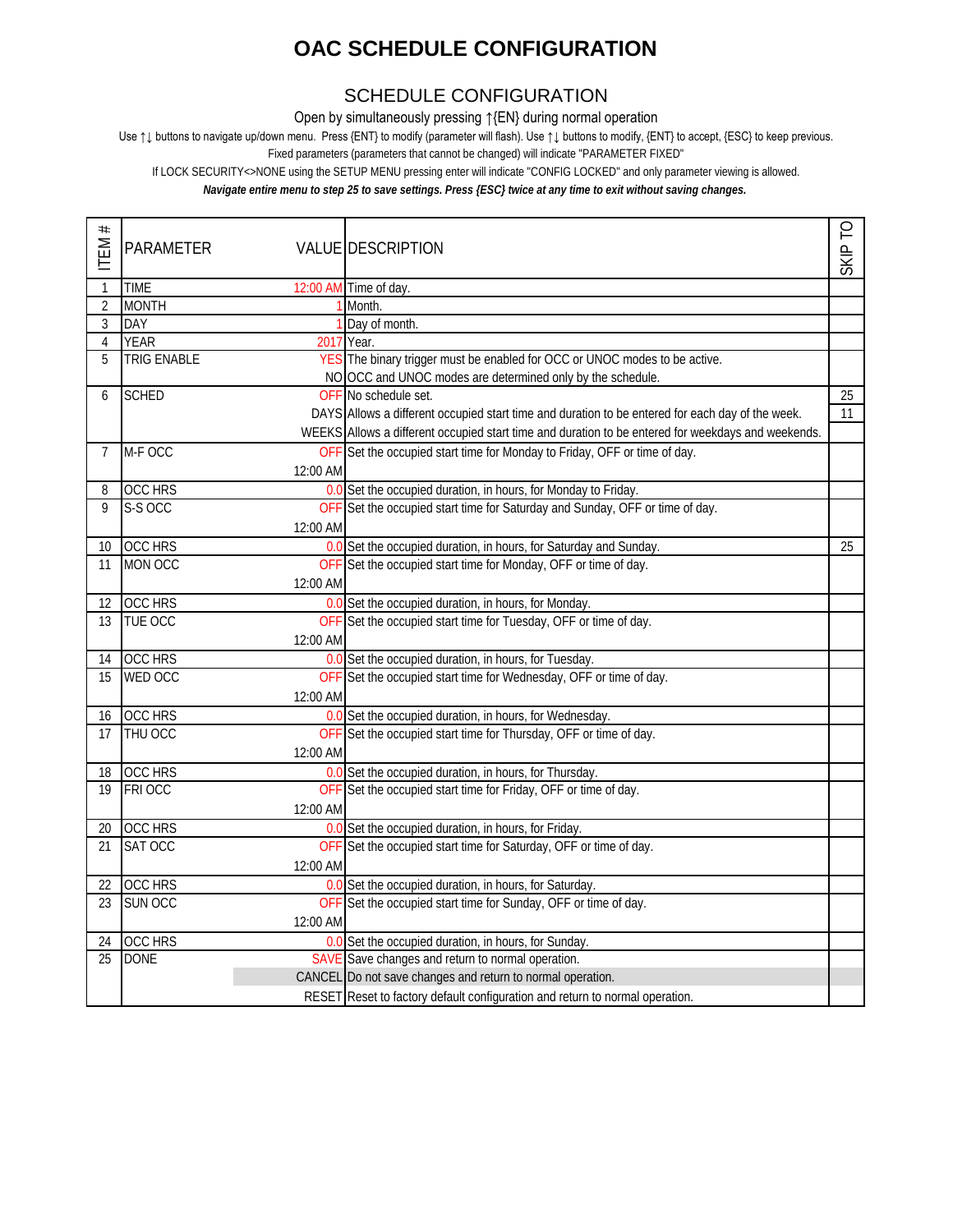#### **OAC CONTROLLER - ADVANCED SETUP**

Open by simultaneously pressing {ESC} ↑ during normal operation. Follow navigation rules below.

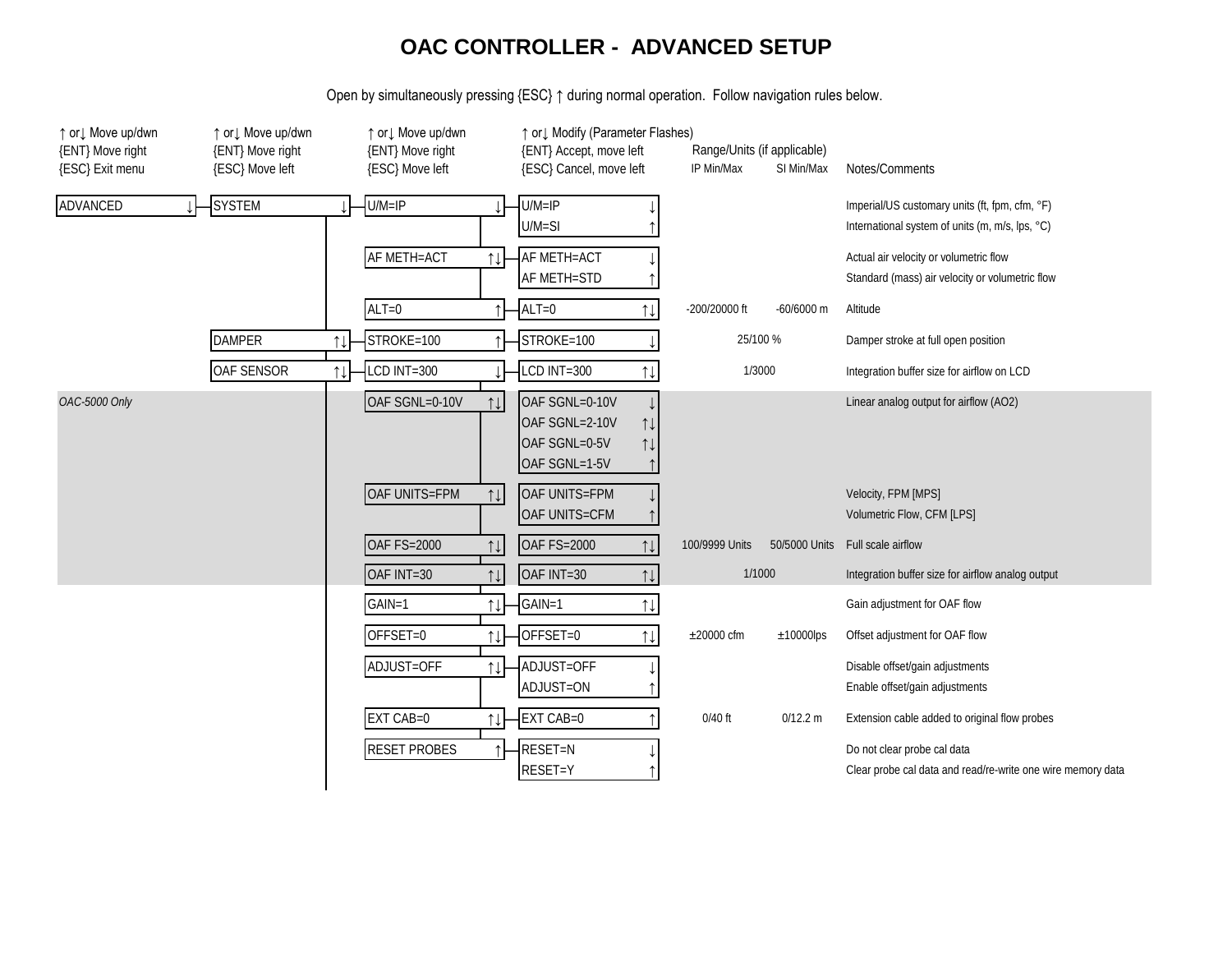# **OAC CONTROLLER - ADVANCED SETUP**

|                     | OAF PID             | $\uparrow \downarrow$ | DEADBAND=10 |                                | DEADBAND=10   | $\uparrow\downarrow$  | 10/50%                  | Deadband (centered)                                               |
|---------------------|---------------------|-----------------------|-------------|--------------------------------|---------------|-----------------------|-------------------------|-------------------------------------------------------------------|
|                     |                     |                       | RESPONSE=5  |                                | RESPONSE=5    | $\uparrow\downarrow$  | 1/10 or CUS             | PID response time (recommended)                                   |
| <b>RESPONSE=CUS</b> |                     |                       | $P = 10$    | ⇅                              | $P=10$        | 11                    | 1 to 100%               | Proportional term                                                 |
|                     |                     |                       | $I=5$       |                                | $1 = 5$       | $\uparrow \downarrow$ | 1 to 100%               | Integral term                                                     |
|                     |                     |                       | $D=25$      |                                | $-D=25$       | $\uparrow\downarrow$  | 1 to 100%               | Derivative term                                                   |
|                     |                     |                       | FLT ACT=5   |                                | FLT ACT=5     | $\uparrow$            | 1/30 minutes            | Delay before "far out" goes to active "fault"                     |
|                     |                     |                       | FLT DEACT=1 |                                | FLT DEACT=1   |                       | 1/30 minutes            | Delay after return to "outside" or "normal" to deactivate "fault" |
|                     |                     |                       | RETRY DEL=1 |                                | RETRY DEL=1   |                       | 1/30 minutes            | Delay before clearing "fault" to "normal" for control retry       |
|                     |                     |                       | RETRIES=MAX |                                | RETRIES=MAX   |                       | 0/999 or MAX (no limit) | Number of retries allowed for control retry                       |
|                     |                     |                       |             |                                |               |                       |                         |                                                                   |
| CO2 TYPE<>NONE      |                     |                       |             |                                |               |                       |                         |                                                                   |
|                     | CO <sub>2</sub> PID |                       | DEADBAND=10 |                                | DEADBAND=10   | $\uparrow\downarrow$  | 10/50%                  | Deadband (centered)                                               |
|                     |                     |                       | RESPONSE=5  | ⇅                              | RESPONSE=5    | $\uparrow\downarrow$  | 1/10 or CUS             | PID response time (recommended)                                   |
| <b>RESPONSE=CUS</b> |                     |                       | $P=10$      | 11                             | $P = 10$      | $\uparrow \downarrow$ | 1 to 100%               | Proportional term                                                 |
|                     |                     |                       | $I=5$       | ↑↓┣                            | $-I = 5$      | $\uparrow\downarrow$  | 1 to 100%               | Integral term                                                     |
|                     |                     |                       | $D=25$      | 11                             | $\vert$ D=25  | $\uparrow \downarrow$ | 1 to 100%               | Derivative term                                                   |
|                     |                     |                       | FLT ACT=5   |                                | $-$ FLT ACT=5 | $\uparrow\downarrow$  | 1/30 minutes            | Delay before "far out" goes to active "fault"                     |
|                     |                     |                       | FLT DEACT=1 | $\uparrow\downarrow$           | FLT DEACT=1   |                       | 1/30 minutes            | Delay after return to "outside" or "normal" to deactivate "fault" |
|                     |                     |                       | RETRY DEL=1 | $\uparrow \downarrow \uparrow$ | -RETRY DEL=1  |                       | 1/30 minutes            | Delay before clearing "fault" to "normal" for control retry       |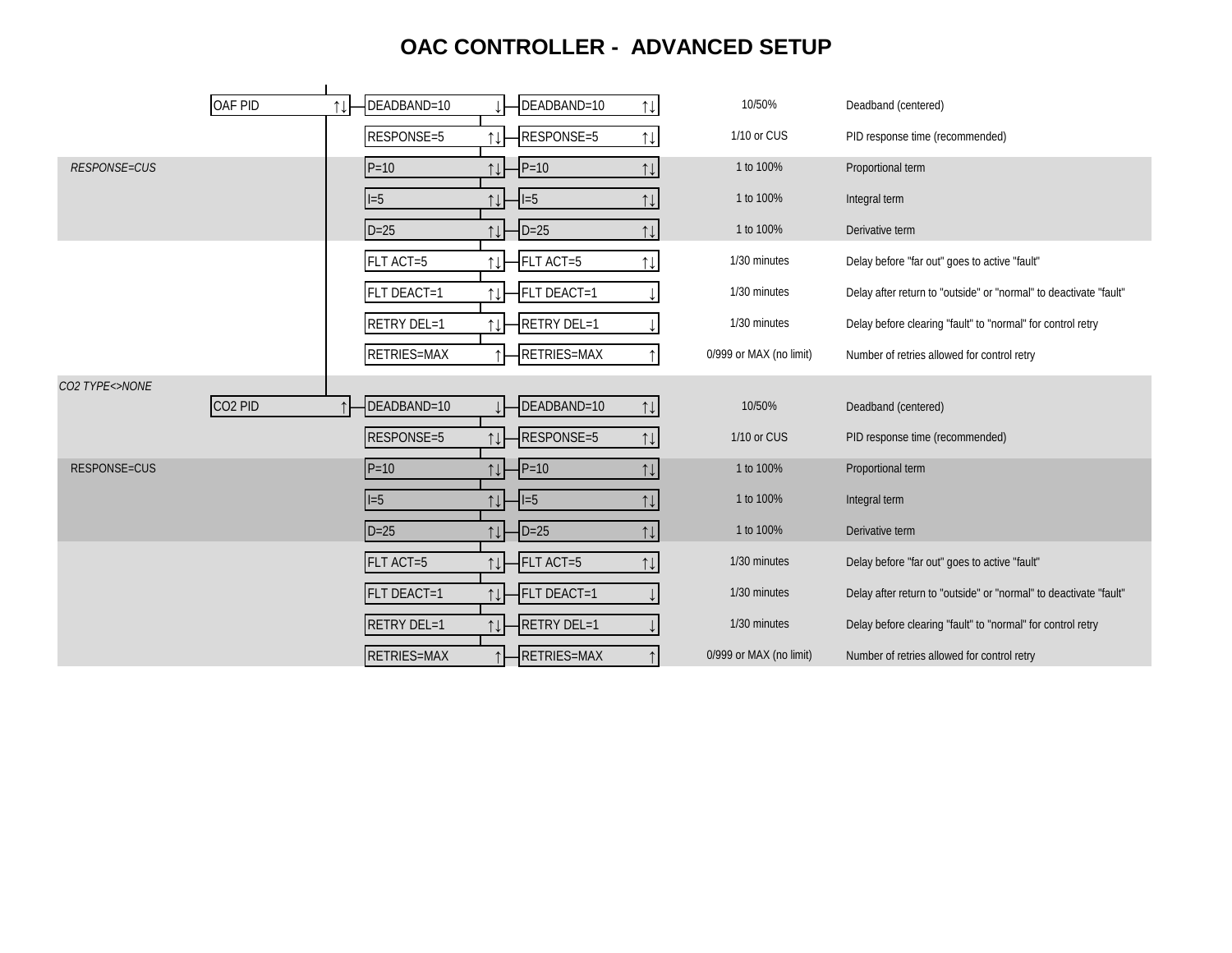#### **OAC CONTROLLER - TOOLS**

Open by simultaneously pressing {ESC} ↑ during normal operation. Follow navigation rules below.

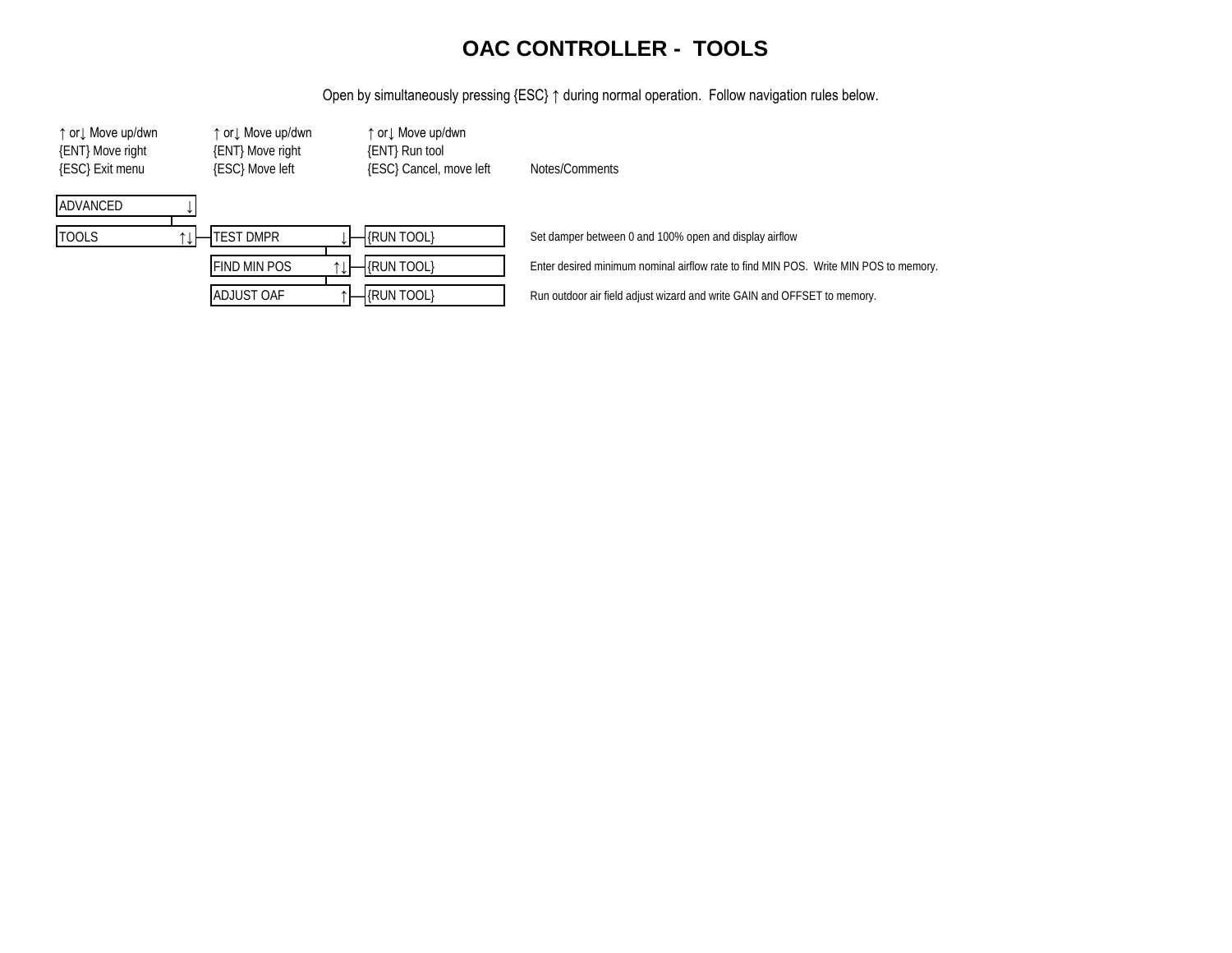#### **OAC CONTROLLER - DIAGNOSTICS**

Open by simultaneously pressing {ESC} ↑ during normal operation. Follow navigation rules below.

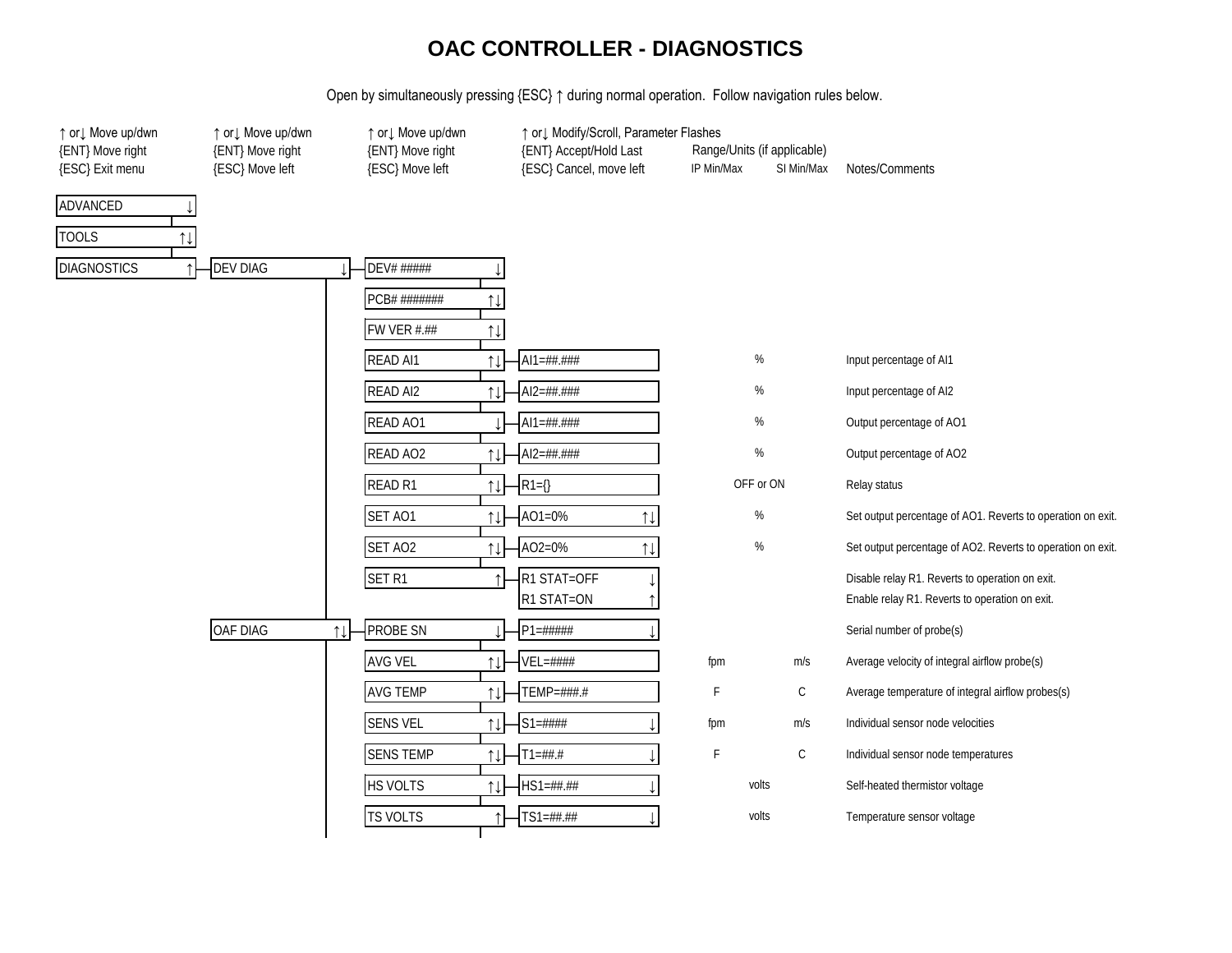### **OAC CONTROLLER - DIAGNOSTICS**

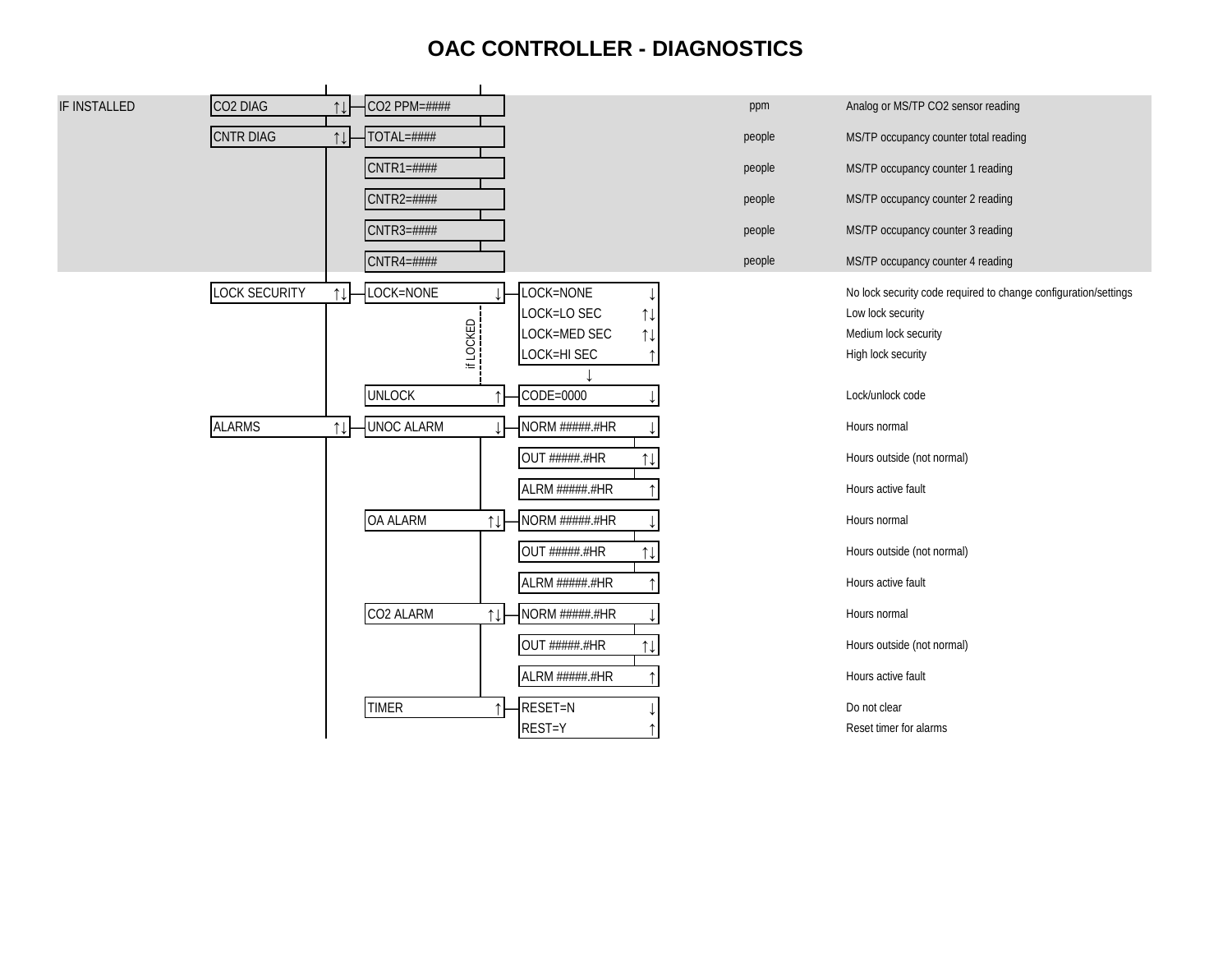#### **OAC CONTROLLER - DIAGNOSTICS**



i: {description} ↑↓ Trouble history in chronoligical order (active and intactive)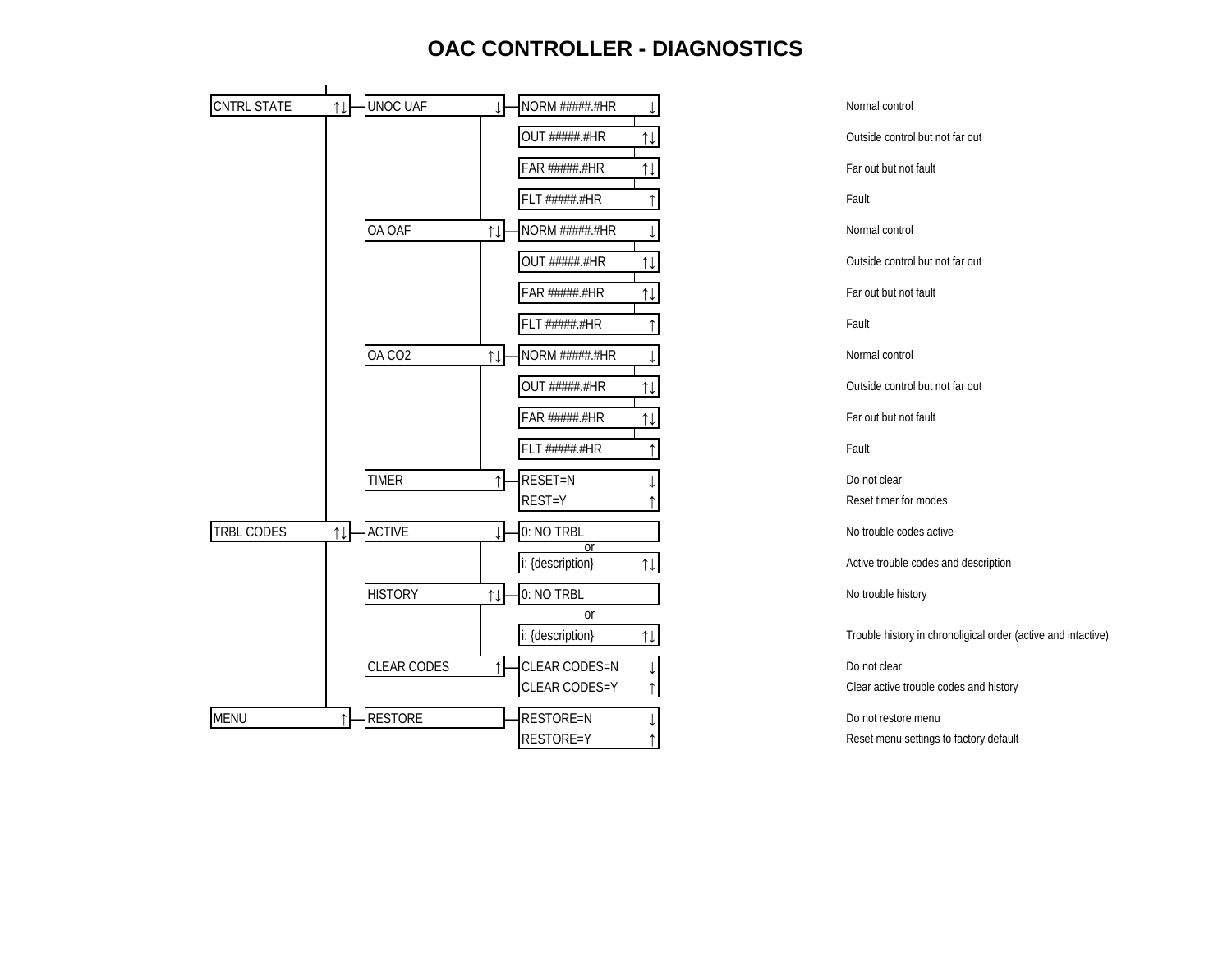# STARTUP DISPLAY (after power up)

|                   |                |                          |              |    |    |                  |    | 9                           |    |                        | 10 11 12 13 14 15 16 |   |         |    |    |                                      |
|-------------------|----------------|--------------------------|--------------|----|----|------------------|----|-----------------------------|----|------------------------|----------------------|---|---------|----|----|--------------------------------------|
| 0.                | A C            |                          | $\cdots$     | 5  | ଡା | $\Theta \Theta $ |    |                             |    |                        |                      |   |         |    |    | Display Series and Board Model       |
| F                 | I              |                          | RMW          |    | R. | Е                |    | #                           | #  | $\mathbf{a}^{\dagger}$ | #                    | # |         |    |    | <b>Display Firmware Version</b>      |
| MM                |                | $\overline{\phantom{a}}$ | $\mathbb{D}$ | Đ. |    | Υ.               | Υ  |                             | Τ  | T                      | ÷,                   | T | T.      |    | ?M | Date and Time (3000S only)           |
| O[A]F             |                |                          |              | Ρ  | 1  |                  |    |                             |    |                        |                      |   | ₩.      | 带  | #  | P1 Presence: YES, NO                 |
| 01                | A.             | F                        |              | P  | 2  |                  |    |                             |    |                        |                      |   | ₩.      | ₩. | 帯  | P1 Presence: YES, NO                 |
| C.                | 0.             | $\bar{z}$                |              | Τ  | γ  | P                | Е  |                             |    |                        | #                    | # | # #     |    | #  | CO2 Type: NONE, ANLG, MS/TP          |
| N                 | 1              |                          | D.           | Е  | ٧  | I                | С  | Е                           | S  |                        |                      | # | #       | 帯  | #  | N1 DEVICES (N1 DEV): NONE, SENS, BAS |
| C,                | $\overline{O}$ | $\mathcal{Z}$            |              | M  | S. | Z                | Τ  | P                           |    |                        |                      | # | #  #  # |    |    | NONE, ERR or Last 4 digits of DI*    |
| <> NON<<br>C.     | N              |                          | T R          | 1  |    | M.               | S  | Z                           | TI | $\mathbb{P}$           |                      | # | # # #   |    |    | NONE, ERR or Last 4 digits of DI*    |
| C.                | N              | Τ                        | R.           | 2  |    | M.               | S  | $\mathcal{L}_{\mathcal{I}}$ | T. | P                      |                      | # | $#$ #   |    | #  | NONE, ERR or Last 4 digits of DI*    |
| Visible if N1 DEV | C  N           | Τ                        | P            | 3  |    | M.               | S. | Z                           | T  | P.                     |                      | # | $#$  #  |    | 莘  | NONE, ERR or Last 4 digits of DI*    |
| C N               |                | Τ                        | R            | 4  |    | M.               | S  | Z                           | T. | $\mathsf{P}$           |                      | # | $\#$    | #  | 莘  | NONE, ERR or Last 4 digits of DI*    |
| R.                | 1              |                          | A.           | S. | G. | N                |    |                             |    |                        | #                    | # | #       | ₩. | ₩. | R1 Assignment: ALRMS or MODE         |

\* Notes:

NONE - Sensor not conigured

ERR - Configured sensor not found when N1 DEVICES=BAS (Operate in PASS MODE if OAC = CO2 or OAF/CO2)

ERR - Configured sensor not found after discovery delay when N1 DEVICES=SENS (Operate in PASS MODE if OAC = CO2 or OAF/CO2) Last 4 digits of DI - Configured sensor found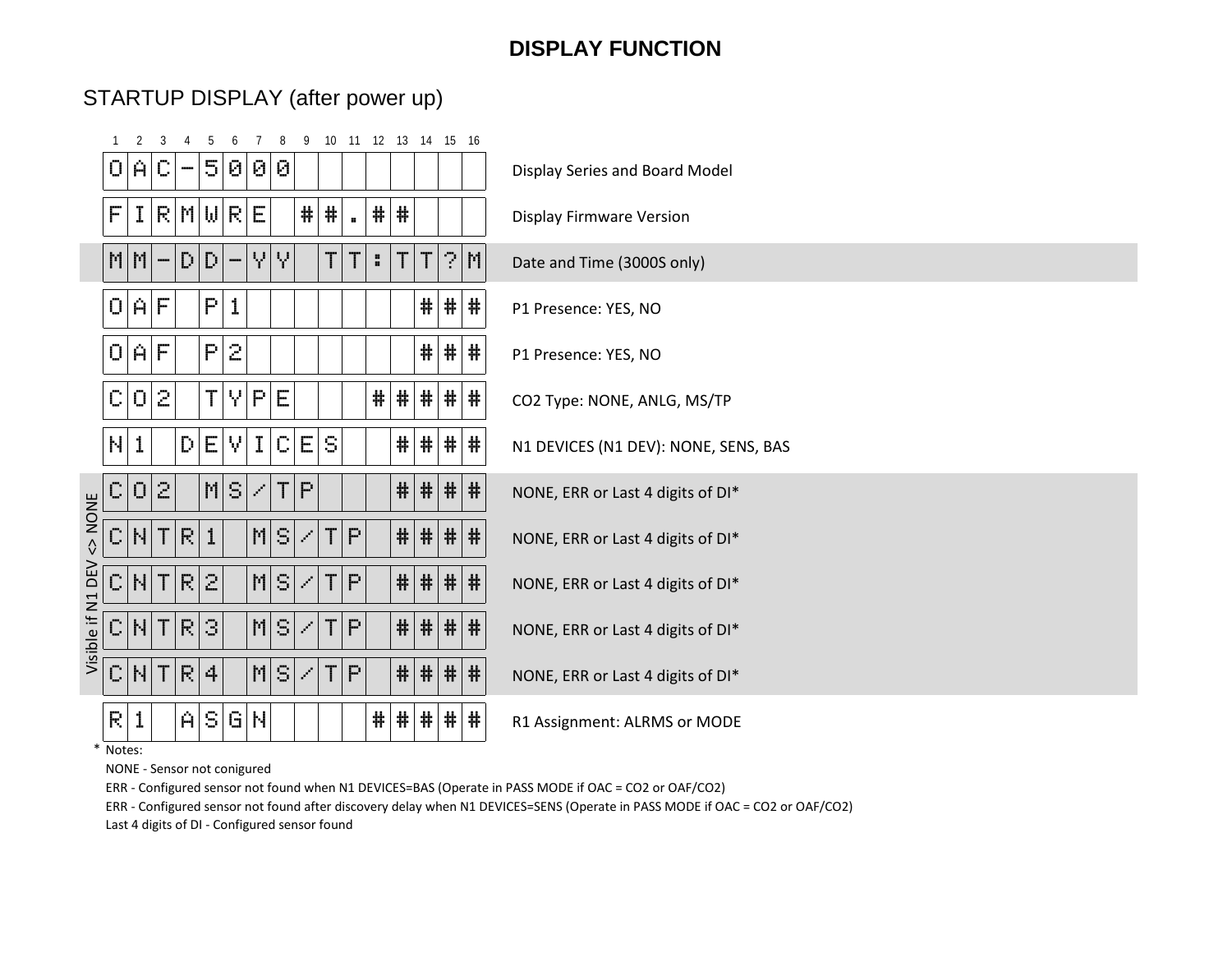## SETPOINT DISPLAY (OAC=FLOW)

Press ↑ or ↓ arrow to enter setpoint display mode. Use ↑ or ↓ to change setpoint. Return to normal operating display after 15 seconds.



# NORMAL OPERATING DISPLAY (OAC=FLOW, CO2/OAF or COUNT)

↑ or ↓ arrows changes setpoint.

| #  | 帯  | #. | #1 | IC.  | FI | M.  |            |   |    |  |  | XIXIXIX  | Display Airflow (Control state=Normal) and Mode                               |
|----|----|----|----|------|----|-----|------------|---|----|--|--|----------|-------------------------------------------------------------------------------|
| #  | #  | #  |    | E  E |    |     | ÷          |   |    |  |  | XIXIXIXI | Display Airflow + (Control state=Outside High) and Mode                       |
| #  | #  | #  | #  | C.   |    | FM  | ---        |   |    |  |  | XIXIXIX  | Display Airflow - (Control state=Outside Low) and Mode                        |
| #  | #  | ₩. |    | E    |    |     | $+ $       | ÷ |    |  |  | XIXIXIX  | Display Airflow ++ (Control state=Far Out High) and Mode                      |
| 带  | #  | 带  | #  | IC.  | F  | M   |            |   |    |  |  | XIXIXIX  | Display Airflow -- (Control state=Far Out Low) and Mode                       |
| #  | ₩. | #  |    | E  E |    |     | ÷.         | ÷ |    |  |  | XIXIXIX  | Display Airflow ++ flashes (Control state=Active Control Fault High) and Mode |
| #  | #  | #  | #  | C.   |    | F M |            |   |    |  |  | XIXIXIX  | Display Airflow -- flashes (Control state=Active Control Fault Low) and Mode  |
| ₩. | ₩. | ₩. |    |      |    |     | E  E  M  2 | ? | Τ  |  |  | XIXIXIX  | Display Airflow, {?? = control state}, TRBL Alarm Active and Mode             |
| 带  | ₩. | 쀼  | #  | C.   | F. | MI  | 21         | 2 | U  |  |  | XIXIXIX  | Display Airflow, {?? = control state}, UNOC Alarm Active and Mode             |
| ₩. | ₩. | ₩. | #  | C.   | F  | M   | 21         | ? | M. |  |  | XXXXX    | Display Airflow, {?? = control state}, MOA Alarm Active and Mode              |
| ₩. | ₩. | 帯  | #  | C.   | F  | M.  | 2,         | 2 | С  |  |  | XIXIXIX  | Display Airflow, {?? = control state}, CO2 Alarm Active and Mode              |

Note: Multiple active alarms will cycle on display. Escape clears manual active alarms.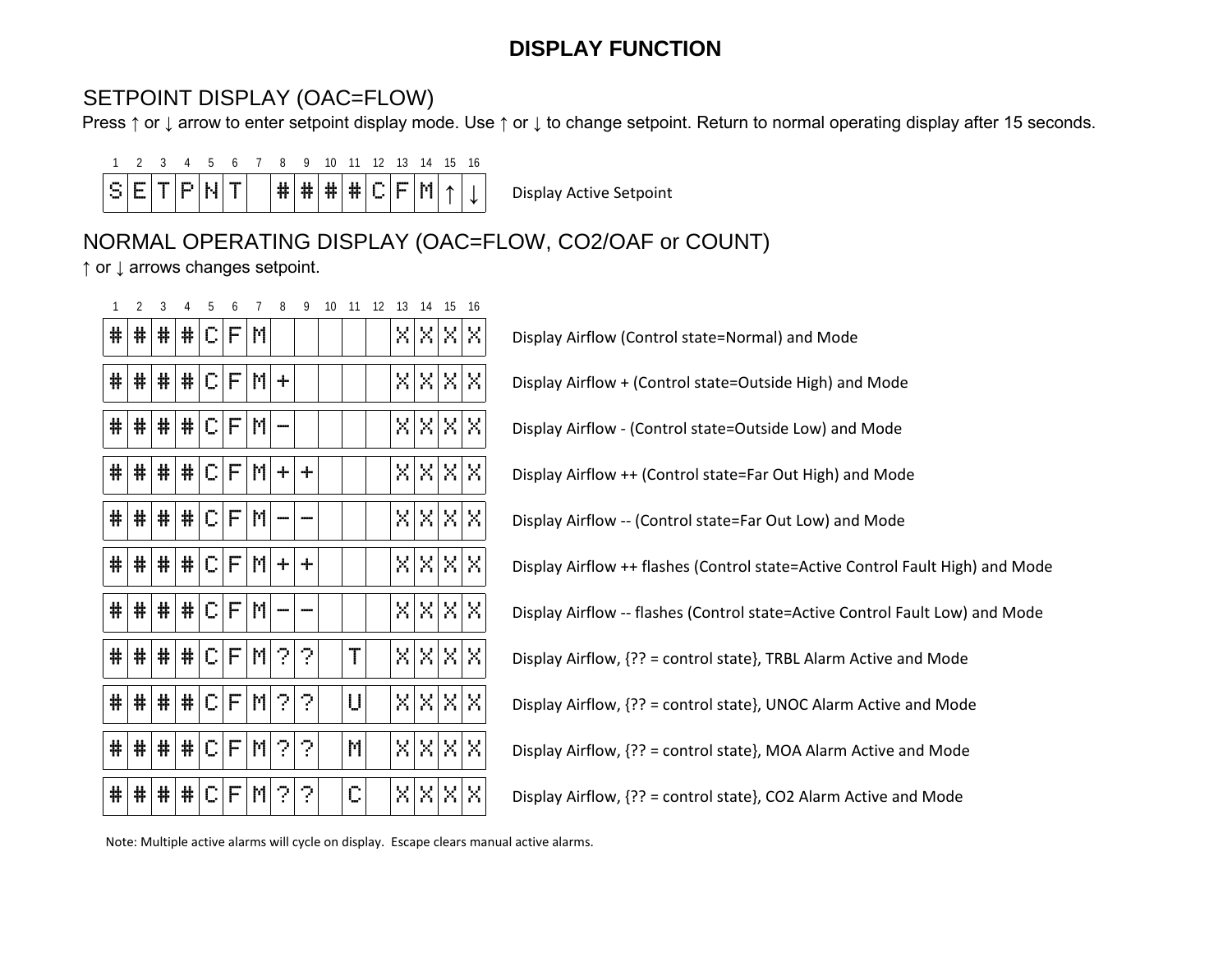### SETPOINT DISPLAY (OAC=CO2)

Press ↑ or ↓ arrow to enter setpoint display mode. Use ↑ or ↓ to change setpoint. Return to normal operating display after 15 seconds.



# NORMAL OPERATING DISPLAY (OAC=CO2)

↑ or ↓ arrows changes setpoint.

| #  | 쀾  | # | #P |             | P  | M. |          |   |   |  |  | XIXIXIXI | Display CO2 (Control state=Normal) and Mode                               |
|----|----|---|----|-------------|----|----|----------|---|---|--|--|----------|---------------------------------------------------------------------------|
| #  | 带  | 带 | #P |             | P. | M  | ÷        |   |   |  |  | XIXIXIXI | Display CO2 + (Control state=Outside High) and Mode                       |
| #  | #  | # | #P |             | P. | M  | $\sim$   |   |   |  |  | XIXIXIXI | Display CO2 - (Control state=Outside Low) and Mode                        |
| #  | 쀾  | # | #P |             | P. | M  | ÷        | ÷ |   |  |  | XIXIXIXI | Display CO2 ++ (Control state=Far Out High) and Mode                      |
| #  | ₩. | # |    | $\#$ $P$    | P. | M  |          |   |   |  |  | XIXIXIXI | Display CO2 -- (Control state=Far Out Low) and Mode                       |
| ₩. | 带  | # | #P |             | P. | MI | $+$      | ÷ |   |  |  | XIXIXIXI | Display CO2 ++ flashes (Control state=Active Control Fault High) and Mode |
| #  | 쀾  | 非 |    | P           | Р. | M  |          |   |   |  |  | XIXIXIXI | Display CO2 -- flashes (Control state=Active Control Fault Low) and Mode  |
| ₩. | 쀼  | # | #P |             | P. |    | $M$ ?    | ? | Τ |  |  | XIXIXIXI | Display CO2, {?? = control state}, TRBL Alarm Active and Mode             |
| ₩. | 带  | 带 |    | $\#$ $P$    | P. |    | $ M $ ?1 | ? | U |  |  | XIXIXIXI | Display CO2, {?? = control state}, UNOC Alarm Active and Mode             |
| ₩. | 쀾  | # | 非  | $\mathbb P$ | P. |    | M ?      | ? | С |  |  | XIXIXIXI | Display CO2, {?? = control state}, CO2 Alarm Active and Mode              |

Note: Multiple active alarms will cycle on display. Escape clears manual active alarms.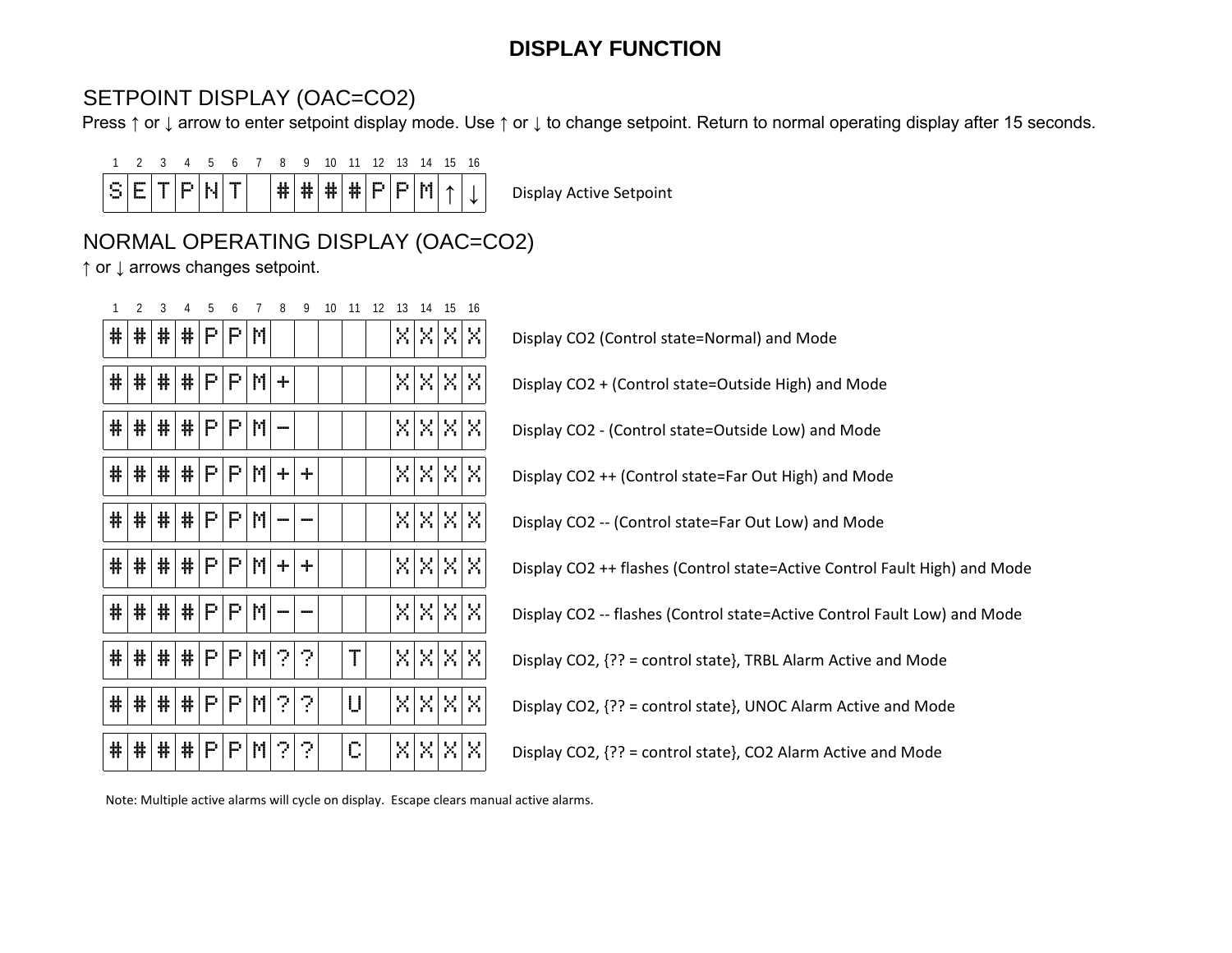#### NORMAL OPERATING DISPLAY (OAC=FIXED) OAC=FIXED: Setpoint changed in SETUP CONFIG (MIN POS).

| 1 | $\overline{2}$ | 3 | 4 | 5         | 6            | 7 | 8 | 9 | 10 | 11      | 12 | 13                       | 14      | 15      | 16 |
|---|----------------|---|---|-----------|--------------|---|---|---|----|---------|----|--------------------------|---------|---------|----|
| ₩ | ⋕              | # | ⋕ | <br>'en s | ----<br>im   | M |   |   |    |         |    | $\mathcal{S}_\mathrm{c}$ | Х       |         | X  |
| ⋕ | ⋕              | # | ⋕ |           | <br>im       | M |   |   |    |         |    | Χ                        | X       | Y.      | X  |
| ₩ | ⋕              | # | ⋕ | --<br>₩.  | <br>in ve    | M |   |   |    | M       |    | X                        | X       |         | X  |
| ⋕ | ⋕              | # | # | --<br>w.  | <br>---<br>I | M |   |   |    | --<br>w |    | 'n.                      | X<br>٠. | ٦<br>f. | x  |

Display airflow and Mode

Display Airflow, TRBL Alarm Active and Mode

Display Airflow, MOA Alarm Active and Mode

Display Airflow, CO2 Alarm Active and Mode

Note: Multiple active alarms will cycle on display. Escape clears manual active alarms.